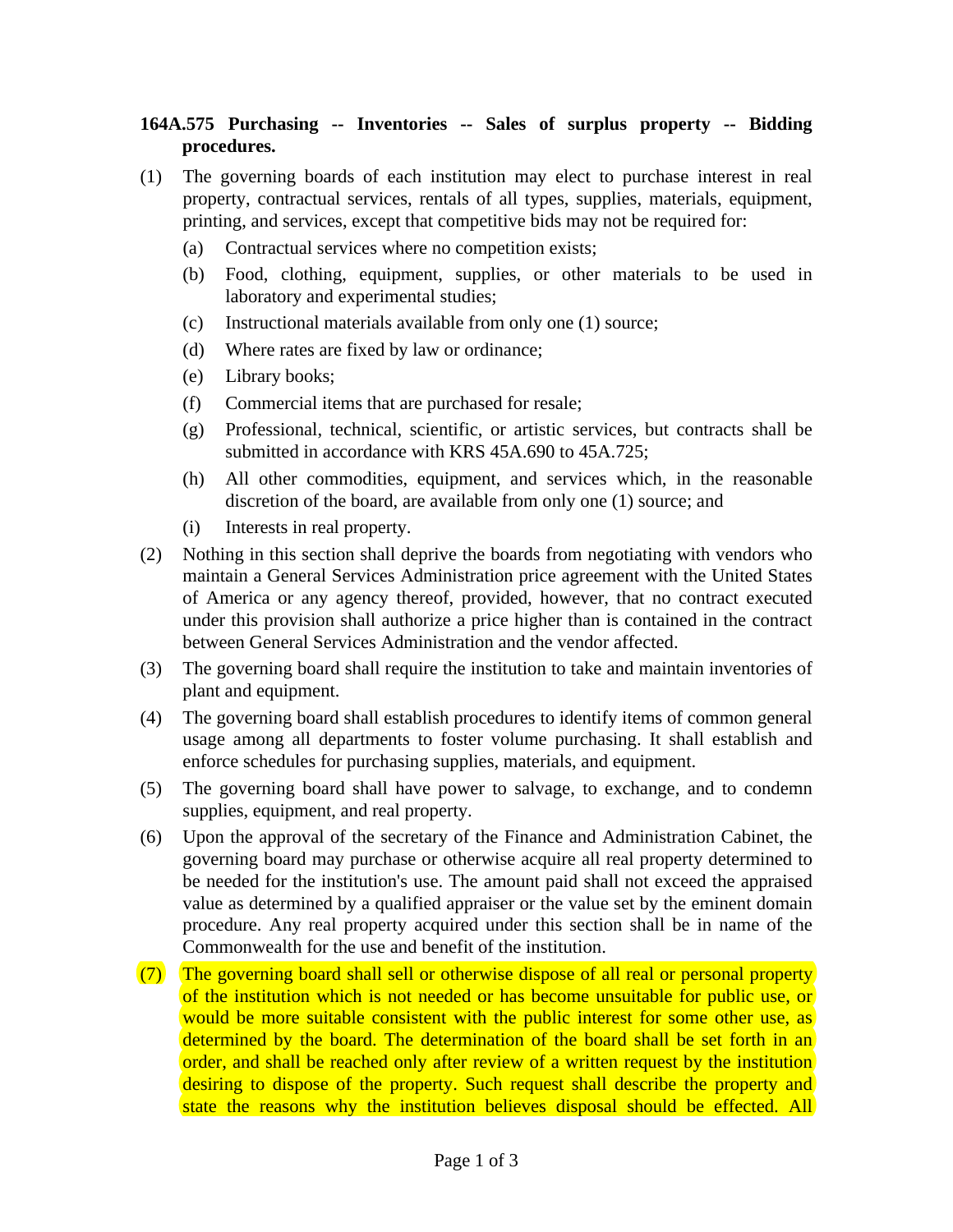instruments required by law to be recorded which convey any interest in any such real property so disposed of shall be executed and signed by the appropriate officer of the board. Unless the board deems it in the best interest of the institution to proceed otherwise, all such real or personal property shall be sold either by invitation of sealed bids or by public auction; provided, however, that the selling price of any interest in real property shall not be less than the appraised value thereof as determined by the Finance and Administration Cabinet or the Transportation Cabinet for such requirements of that department.

- (8) Real property or any interest therein may, subject to the provisions of KRS Chapter 45A, be purchased, leased, or otherwise acquired from any officer or employee of any board of the institution, based upon a written application by the grantor or lessor approved by the board, that the employee has not either himself or through any other person influenced or attempted to influence either the board requesting the purchase of the property. In any case in which such an acquisition is consummated, the said request and finding shall be recorded and kept by the Secretary of State along with the other documents recorded pursuant to the provisions of KRS Chapter 56.
- (9) (a) As used in this section, "construction manager-agency," "construction management-at-risk," "design-bid-build," and "design-build" shall have the same meaning as in KRS 45A.030.
	- (b) For capital construction projects, the procurement may be on a total designbid-build basis, a design-build basis, or construction management-at-risk basis, whichever in the judgment of the board offers the best value to the taxpayer. Proposals shall be reviewed by the institution's engineering staff to assure quality and value, and compliance with procurement procedures. All specifications shall be written to promote competition. Services for projects delivered on the design-build basis or construction management-at-risk basis shall be procured in accordance with KRS 45A.180 and the regulations promulgated in accordance with KRS 45A.180. Nothing in this section shall prohibit the procurement of construction manager-agency services.
- (10) The governing board shall attempt in every practicable way to insure the institution's supplying its real needs at the lowest possible cost. To accomplish this the board may enter into cooperative agreements with other public or private institutions of education or health care.
- (11) The governing board shall have control and supervision over all purchases of energy consuming equipment, supplies, and related equipment purchased or acquired by the institution, and shall designate by regulation the manner in which an energy consuming item will be purchased so as to promote energy conservation and acquisition of energy efficient products.
- (12) The governing board may negotiate directly for the purchase of contractual services, supplies, materials, or equipment in bona fide emergencies regardless of estimated costs. The existence of the emergency must be fully explained, in writing, by the vice president responsible for business affairs and such explanation must be approved by the university president. The letter and approval shall be filed with the